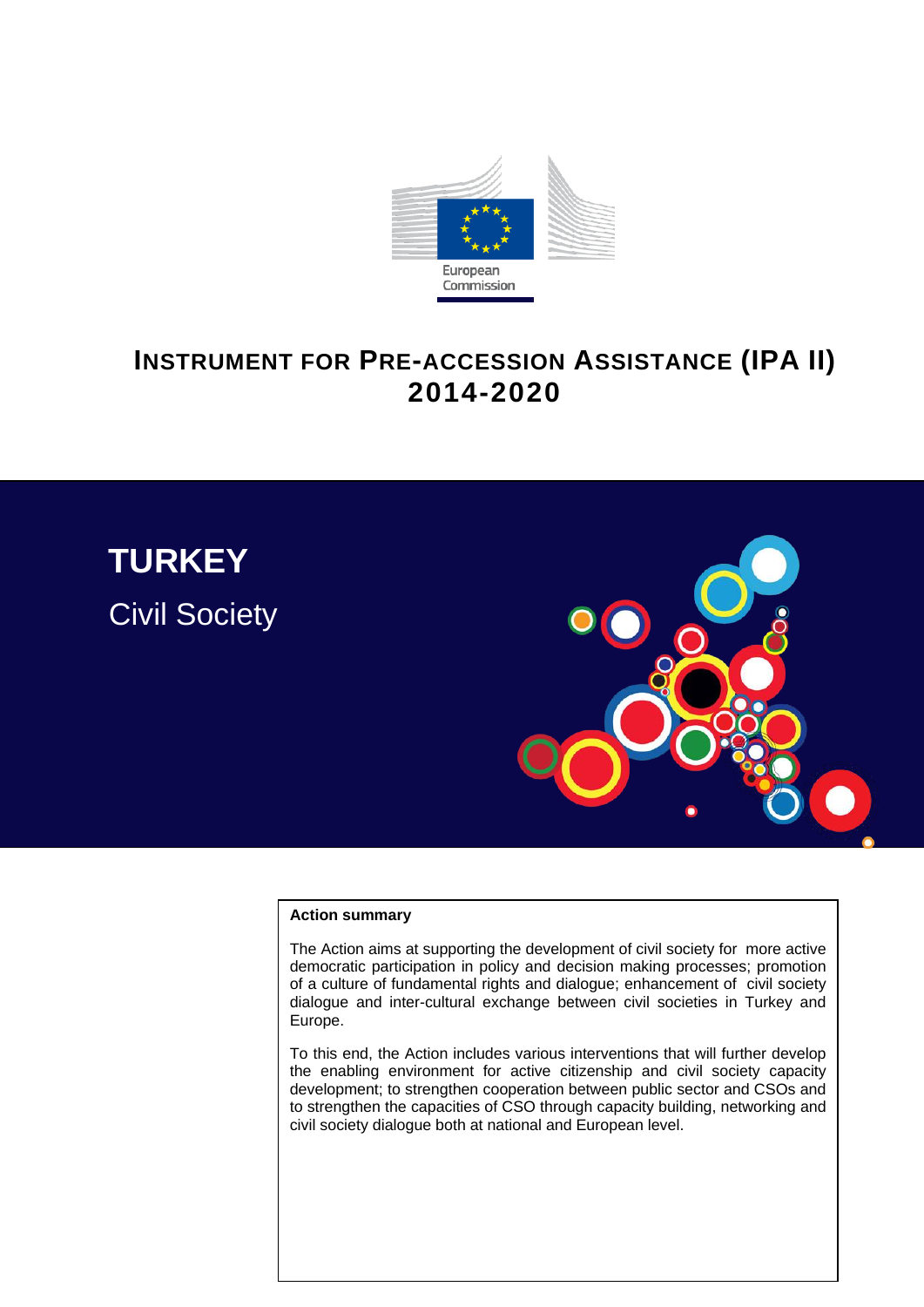| <b>Action Identification</b>                                                                 |                                                                                                                                                                                        |  |  |
|----------------------------------------------------------------------------------------------|----------------------------------------------------------------------------------------------------------------------------------------------------------------------------------------|--|--|
| <b>Action Programme Title</b>                                                                | Annual Action Programme for Turkey (2016)                                                                                                                                              |  |  |
| <b>Action Title</b>                                                                          | Civil Society                                                                                                                                                                          |  |  |
| <b>Action ID</b>                                                                             | IPA 2016/039-354/3//Turkey/Civil Society                                                                                                                                               |  |  |
| <b>Sector Information</b>                                                                    |                                                                                                                                                                                        |  |  |
| <b>IPA II Sector</b>                                                                         | 1. Democracy and governance<br><b>Sub-sector Civil Society</b>                                                                                                                         |  |  |
| <b>DAC</b> Sector                                                                            | 15150 - Democratic participation and civil society                                                                                                                                     |  |  |
| <b>Budget</b>                                                                                |                                                                                                                                                                                        |  |  |
| <b>Total cost</b>                                                                            | 16 500 000 EUR                                                                                                                                                                         |  |  |
| <b>EU</b> contribution                                                                       | 15 250 000 EUR                                                                                                                                                                         |  |  |
| <b>Budget line(s)</b>                                                                        | BGUE-B2016-22.020301-C1-NEAR                                                                                                                                                           |  |  |
| <b>Management and Implementation</b>                                                         |                                                                                                                                                                                        |  |  |
| <b>Management</b> mode                                                                       | Indirect management                                                                                                                                                                    |  |  |
| Indirect management:<br>National authority or<br>other entrusted entity                      | <b>Central Finance and Contracts Unit</b><br>Ms. Emine Döğer<br><b>Acting PAO-CFCU Director</b><br>Eskişehir Yolu 4. km 2180 Cad.<br>No: 63 C-Blok 06510 Söğütözü - Ankara / TURKEY    |  |  |
| Implementation<br>responsibilities                                                           | Ministry for EU Affairs Project Implementation Directorate<br><b>Bülent ÖZCAN</b><br>Director<br>Eskişehir Yolu 9.km TOBB İkiz kuleleri D Blok 25. Kat<br>06800 Bilkent Çankaya Ankara |  |  |
|                                                                                              | Ministry of Culture and Tourism Directorate of Foreign Affairs and EU<br>Coordination<br>Director<br>Sedat GÖNÜLLÜOĞLU                                                                 |  |  |
| Location                                                                                     |                                                                                                                                                                                        |  |  |
| Zone benefiting from the<br>action                                                           | Turkey                                                                                                                                                                                 |  |  |
| <b>Specific implementation</b><br>area(s)                                                    | N/A                                                                                                                                                                                    |  |  |
| <b>Timeline</b>                                                                              |                                                                                                                                                                                        |  |  |
| <b>Final date for concluding</b><br><b>Financing Agreement(s)</b><br>with IPA II beneficiary | At the latest by 31 December 2017                                                                                                                                                      |  |  |
| <b>Final date for concluding</b><br>delegation agreements<br>under indirect<br>management    | At the latest by 31 December 2017                                                                                                                                                      |  |  |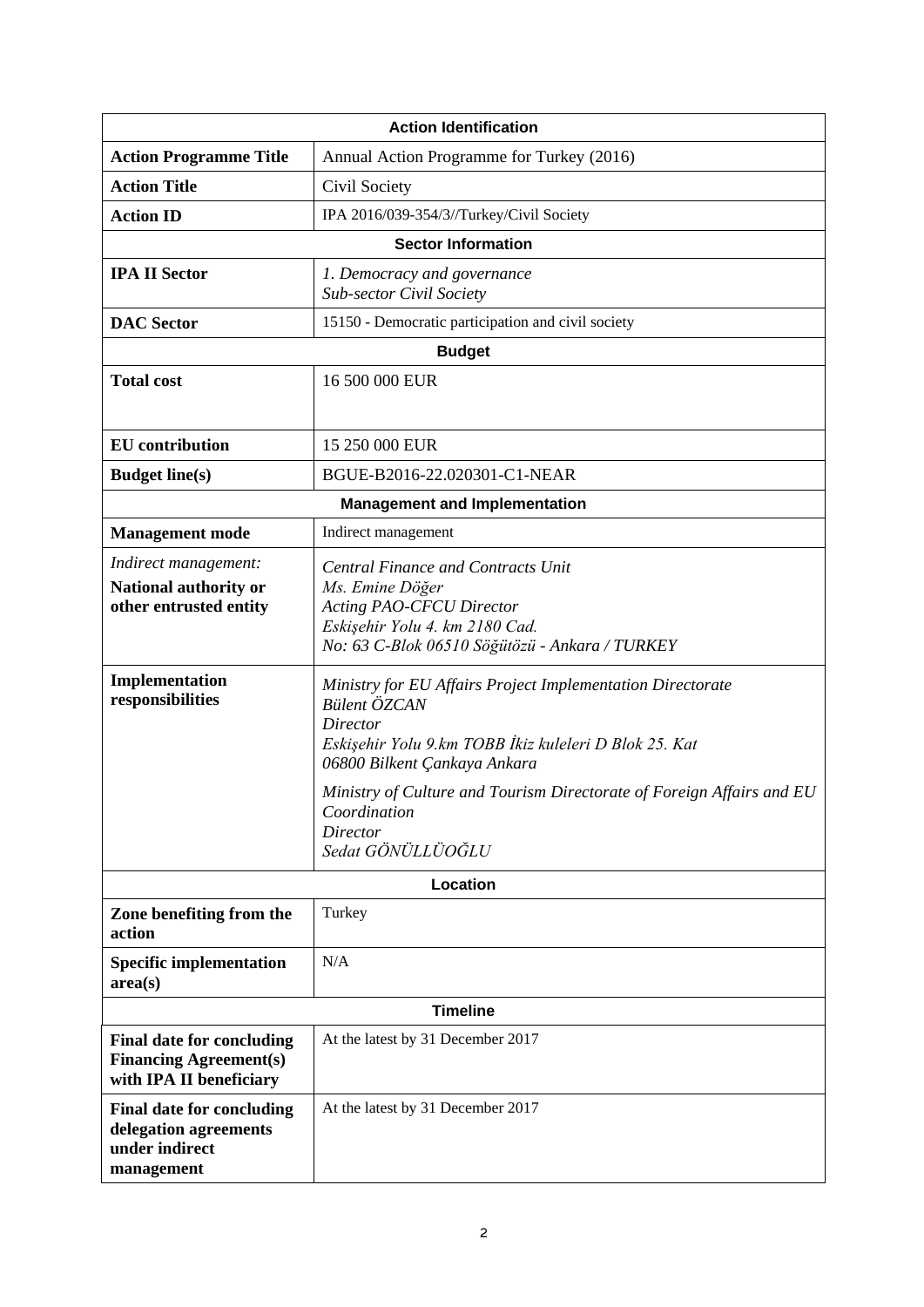| <b>Final date for concluding</b><br>procurement and grant<br>contracts                                                                             | 3 years following the date of conclusion of the Financing Agreement, with the<br>exception of cases listed under Article 189(2) of the Financial Regulation |              |                                 |                          |
|----------------------------------------------------------------------------------------------------------------------------------------------------|-------------------------------------------------------------------------------------------------------------------------------------------------------------|--------------|---------------------------------|--------------------------|
| <b>Final date for operational</b><br>implementation                                                                                                | 6 years following the conclusion of the Financing Agreement                                                                                                 |              |                                 |                          |
| <b>Final date for</b><br>implementing the<br><b>Financing Agreement</b><br>(date by which this<br>programme should be de-<br>committed and closed) | 12 years following the conclusion of the Financing Agreement                                                                                                |              |                                 |                          |
| <b>Policy objectives / Markers (DAC form)</b>                                                                                                      |                                                                                                                                                             |              |                                 |                          |
|                                                                                                                                                    |                                                                                                                                                             |              |                                 |                          |
| <b>General policy objective</b>                                                                                                                    |                                                                                                                                                             | <b>Not</b>   | <b>Significant</b><br>objective | <b>Main</b><br>objective |
| Participation development/good governance                                                                                                          |                                                                                                                                                             | targeted     |                                 |                          |
| Aid to environment                                                                                                                                 |                                                                                                                                                             | ✓            |                                 |                          |
| Gender equality (including Women In Development)                                                                                                   |                                                                                                                                                             |              | ✓                               |                          |
| <b>Trade Development</b>                                                                                                                           |                                                                                                                                                             | $\checkmark$ |                                 |                          |
| Reproductive, Maternal, New born and child health                                                                                                  |                                                                                                                                                             | $\checkmark$ |                                 |                          |
| <b>RIO Convention markers</b>                                                                                                                      |                                                                                                                                                             | <b>Not</b>   | <b>Significant</b>              | <b>Main</b>              |
|                                                                                                                                                    |                                                                                                                                                             | targeted     | objective                       | objective                |
| <b>Biological diversity</b>                                                                                                                        |                                                                                                                                                             | ✓            |                                 |                          |
| Combat desertification                                                                                                                             |                                                                                                                                                             | $\checkmark$ |                                 |                          |
| Climate change mitigation                                                                                                                          |                                                                                                                                                             | $\checkmark$ |                                 |                          |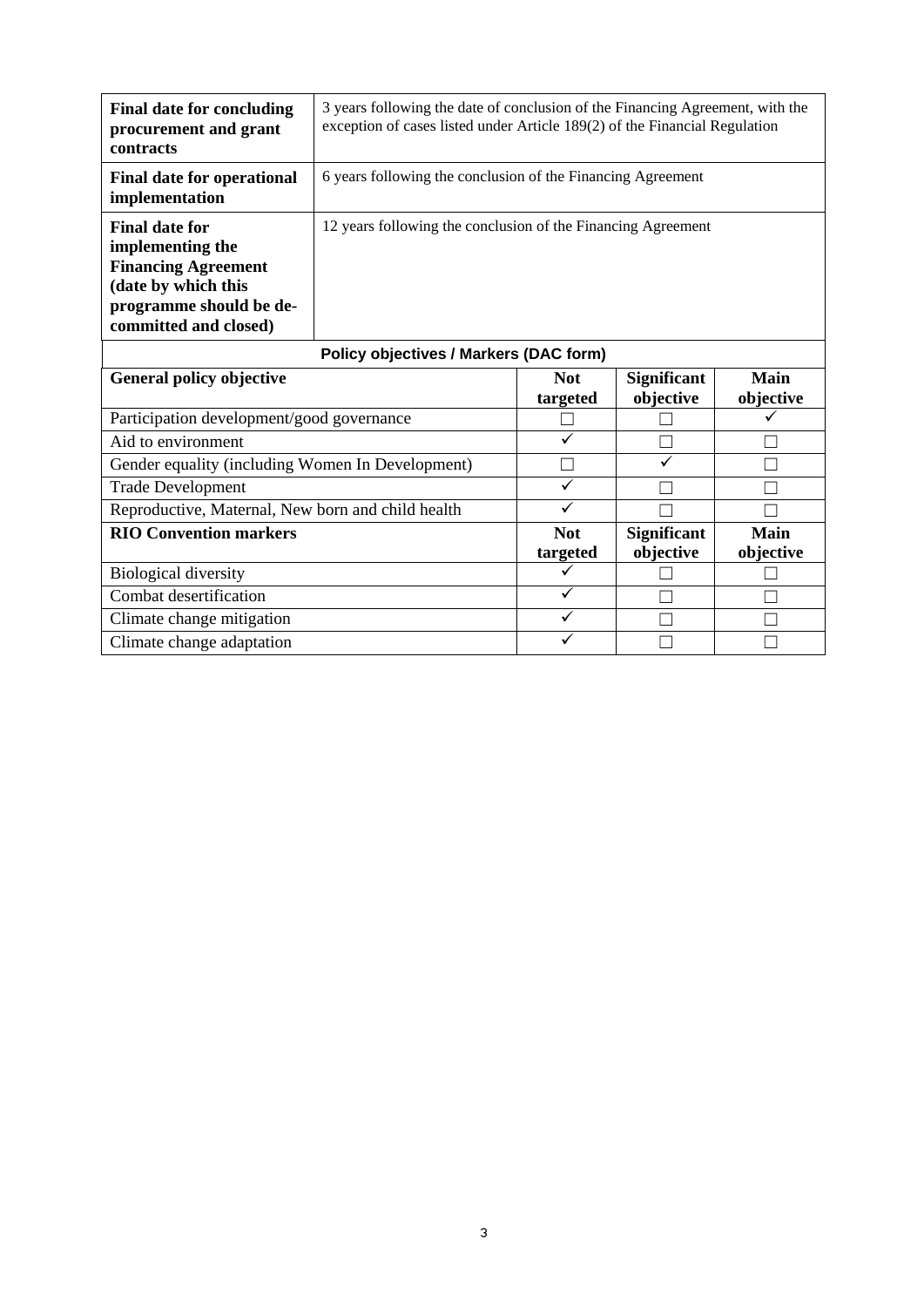## **1. RATIONALE**

#### **PROBLEM AND STAKEHOLDER ANALYSIS**

For the existence of a vibrant and active civil society, an enabling legal, political and social environment is necessary. In Turkey, several legal reforms have been made in 2004, 2008 and 2011 on the Civil Code, Law on Associations and Law on Foundations. However, further reforms and progress are necessary to enhance the enabling environment as a precondition for a vibrant and active civil society in accordance with the European Convention on Human Rights (ECHR).

Civil society organisations (CSOs) are key actors in expressing the demands of citizens and encouraging active citizenship. In order to fulfil this potential, some areas still need to be improved. CSOs in Turkey need further attempts and diversified mechanisms for their capacity development. According to the research findings of the survey on reputation of CSOs conducted within the framework of an on-going project entitled "Strengthening Civil Society Development in Turkey and Civil Society-Public Sector Cooperation in Turkey" (TR11/0135.07), CSOs lack necessary administrative, human resources, financial and know-how capacity to enable them to establish effective and productive dialogue channels with the public.

Research findings of a Needs Assessment Report of Technical Assistance for Civil Society Organisations (TACSO) also mentioned that Resources (human and financial) are voiced as the major problems of CSOs. The number of members, volunteers, and specifically active volunteers is very low. The majority of the CSOs do not have the means to recruit staff. Many CSOs lack lawyers or legal practitioners from the civil society field who would creatively and openly seek for ways to improve the legal framework and thereby supporting advocacy strategies. Financial capacities of CSOs in Turkey and their fundraising capacity are very low. The Regional distribution in accessing the technological tools is also uneven. In eastern and south eastern Anatolia, the percentage of CSOs that can afford a computer is very low (around 3-4%). Another important point mentioned in the Report is that "Regarding internal governance, it can be said that the majority of CSOs are managed on a daily-basis, with key decisions taken by chairpersons or managing boards. Generally, many CSOs perform as "one-person" organisations in which all leadership, management and administrative authority is vested in the chairperson." Another important challenge regarding the capacity of CSOs is the relations with other CSOs. The relations mostly depend on individual relations and are not maintained at institutional level. Primary relations play a central role in networking and collaboration and accordingly relations have been dependent on ad-hoc and immediate problems or needs. This negatively affects the development of a cooperation culture vested at institutional level.

The capacity of the Ministry of Culture and Tourism to steer up processes in the field of civil society dialogue and cultural heritage also needs to be enhanced. The fact that the involvement of civil society is inherent to the methodology of developing site management plans<sup>1</sup> renders the intervention relevant in terms of civil society development through assuming an active role in local decision-making and enhancing dialogue with their counterparts in the EU.

The relevant stakeholder groups are CSOs, networks/platforms/initiatives mainly working on human rights, gender, child rights, environment, youth, disadvantaged and/or vulnerable groups, cultural rights/culture, business life and arts etc. The Ministry for EU Affairs, Ministry of Culture and Tourism, local authorities, universities and other public institutions involved in policy-making and those that are working with CSOs and business committees are among the main stakeholders of the action as well.

In the needs assessment report prepared by  $TACSO<sup>2</sup>$ , the obstacles ahead of and challenges for CSOs are illustrated as follows:

1

 $<sup>1</sup>$  The general goals of the UNESCO Site Management Plans include: mitigating impacts on endangered sites;</sup> preventing destruction of sites and dispersal of artefacts by denying permits to exploiters seeking private financial gain; creating local, national and international inventories of the sites; protecting and interpreting sites in situ whenever possible; excavating sites only when there are scientific objectives or interests for public enjoyment, adequate funding, professional staff, provisions for documentation, conservation, curation, reporting and publication; involving the public so that people can become the guardians of their cultural heritage etc.

<sup>2</sup> Turkey Needs Assessment Report, TACSO, 2014.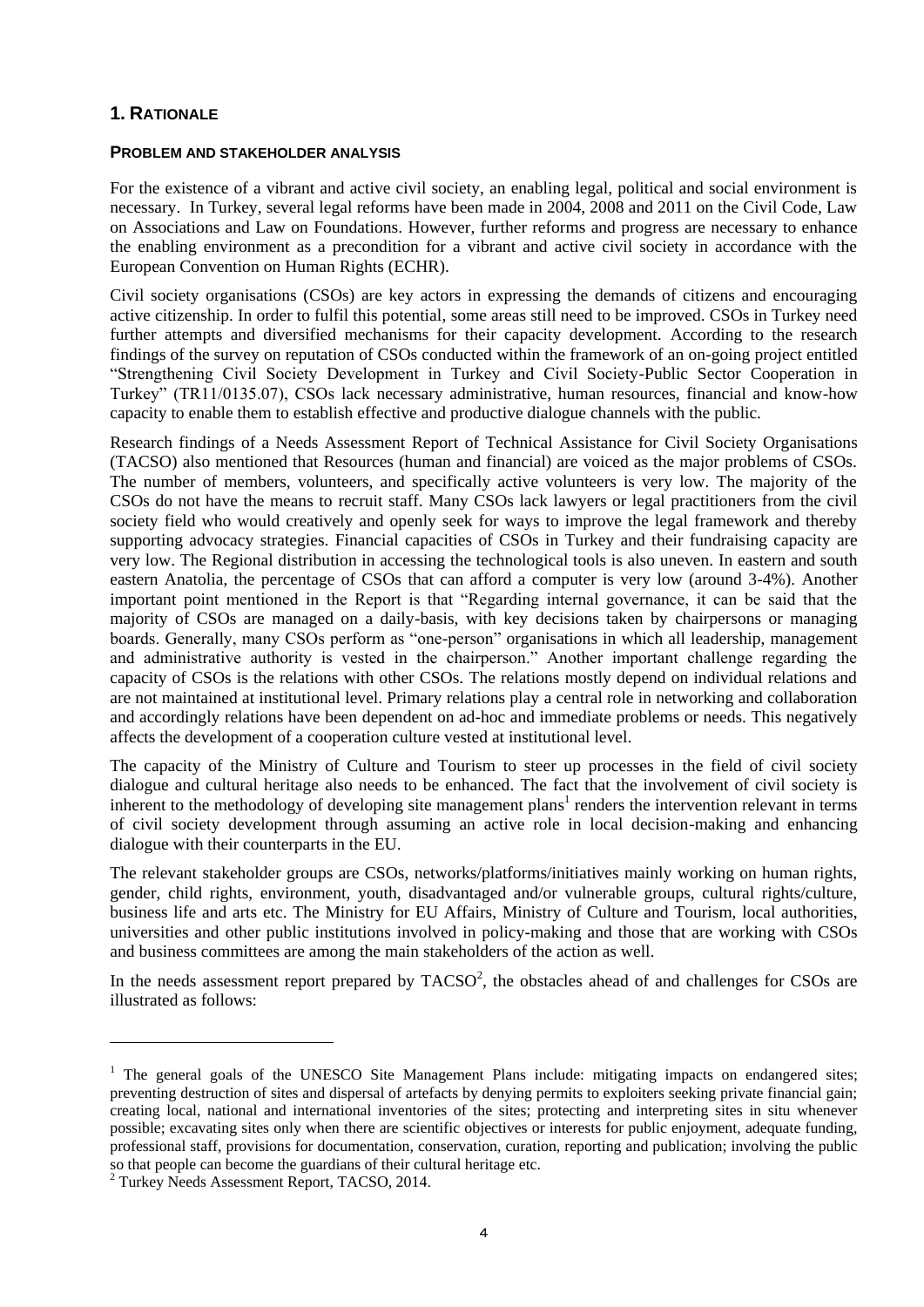- **Statistics and data on CSOs** are not integrated into the official statistical system in Turkey.
- **• Distribution of CSOs** is very uneven in Turkey (the majority of them is based in the metropolitan cities).
- The **percentage of rights-based CSOs** is very low.
- **Resources** (human and financial) are voiced as the major problems of CSOs. The number of members, volunteers, and specifically active volunteers is very low.
- **Financial capacities** of CSOs in Turkey and their fundraising capacity are very low.
- **Regional distribution in accessing technological tools** is also uneven.
- Regarding internal governance, it can be said that the majority of **CSOs are managed on a dailybasis**, with key decisions taken by chairpersons or managing boards.
- Generally, many CSOs perform as **"one-person" organisations** in which all leadership, management and administrative authority is vested in the chairperson.
- **Relations with other CSOs** mostly depend on individual relations and are not maintained at an institutional level.

## **OUTLINE OF IPA II ASSISTANCE**

This Action on support to Civil Society is composed of four different sub-actions; i.e.

- 1- Legislative environment for active citizenship
- 2- Strengthening cooperation between CSOs and public sector
- 3- Strengthening the capacities of and networking between organised active citizens / CSOs
- 4- Connecting people for mutual understanding between citizens in Turkey and the EU

In the previous Action on Civil Society (2015), the main focus area was determined as the institutional capacities of relevant public institutions. The main focus of this Action is to support the development of the capacities of CSOs with a bottom-up approach, including by fostering cooperation between Turkish and EU CSOs. It is also aimed at promoting joint cultural actions and the preservation and promotion of cultural heritage and diversity, as well as creating a culture of cooperation between CSOs and local authorities. In addition to these, pilot implementation modalities will be created by increasing CSOs capacities for analysis, monitoring and advocacy as well as networking, partnership, coalition-building and active involvement in the policy and law making processes.

By means of the grant schemes, new actors will be included, such as universities, CSOs with a sufficient capacity, local stakeholders, etc. Geographical coverage at country level will be ensured, i.e. efforts will be made to reach out to CSOs in disadvantaged regions more particularly.

## **RELEVANCE WITH THE IPA II STRATEGY PAPER AND OTHER KEY REFERENCES**

The Action addresses the objectives of the IPA II Indicative Strategy Paper for Turkey (IPA II Strategy Paper) under the Civil Society sub-sector which are *to support the development of civil society through more active democratic participation in policy and decision making processes; promote a culture of fundamental rights and dialogue; enhance civil society dialogue and inter-cultural exchange between civil societies in Turkey and Europe.*

The Action also covers several of the actions pre-defined for financing under the IPA II Strategy Paper.

**The European Commission's Enlargement Strategy** underlined *a stronger role for civil society organisations and a much more supportive and enabling environment to foster their development in the enlargement countries. This is necessary to enhance political accountability and promote deeper understanding of accession related reforms. An empowered civil society is a crucial component of any democratic system….*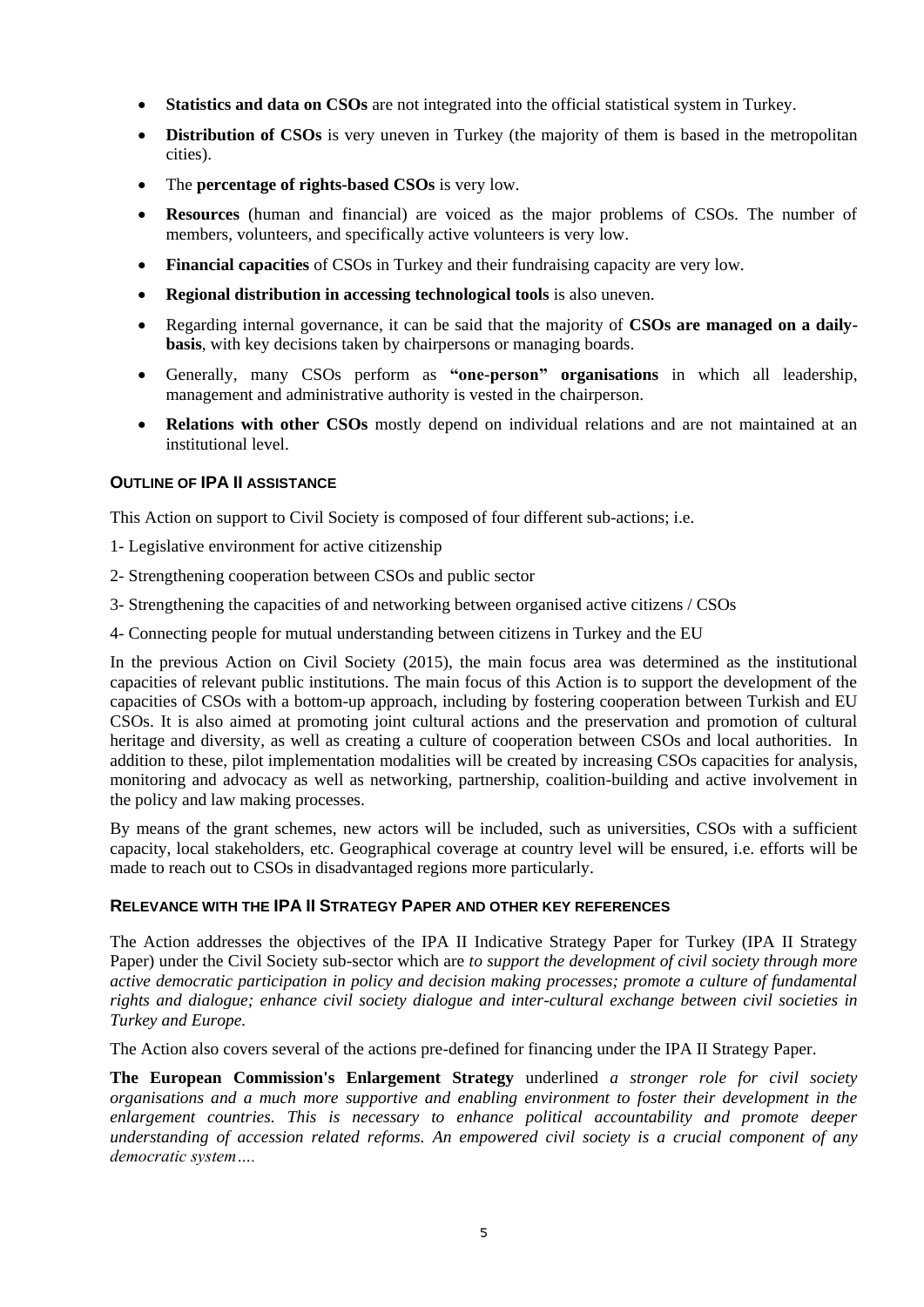The **2015 Progress Report** again underlines the importance of an *empowered civil society as a crucial component of any democratic system. . References are made to the good examples of interaction between the authorities and the civil society, including the preparation of the Tenth National Development Plan (2014- 2018) and four well-attended meetings across the country focusing on EU issues. However, in the absence of structured arrangements for their participation, CSOs have frequently not been able to take an active part in the policy and legislative processes. Systemic problems, such as restrictions on registering and the procedures for the authorisation and functioning of associations need to be addressed."*

**DG Enlargement Guidelines for EU support to civil society in enlargement countries, 2014-2020** include a set of objectives, results, and indicators for the EU support to civil society which will allow for the measurement of progress at country level as well across the enlargement region. The intervention logic and most of the indicators defined in this Action have been inspired by these Guidelines. The EU Guidelines will be an important tool during the implementation and monitoring process of the Action.

The **10th National Development Plan of Turkey** (2014-2018) points out the increased role of civil society in solving social problems and supporting development efforts. It also refers to the substantial disparities among regions with respect to the number of CSOs, their members and their effectiveness. Therefore, main objectives within the timespan of the Plan period are to enhance the democratic participation of CSOs in decision making processes, to improve the technical and financial capacities of CSOs in order to increase their support to local development initiatives and to promote their project development and implementation capabilities.

## **LESSONS LEARNED AND LINK TO PREVIOUS FINANCIAL ASSISTANCE**

Activities supporting civil society date back to 2001 and include nearly 30 programmes. Significant investment and efforts were made by the EU and Turkey for supporting the development of capacities of civil society organisations and civil society-public dialogue. Moreover, the report of the *"Thematic Evaluation of EU's Support to civil society in the Western Balkans and Turkey (WBT)"* (2012) highlights several lessons learnt in the area of civil society development:

- Efficiency and effectiveness of EU assistance would be significantly improved by additional efforts to balance the assistance in order to better reach out to smaller and grass-roots organisations. This can be done by simplification of procedures for smaller grants, through enabling use of local languages, decreasing the share of co-funding and allowing for simplified reporting procedures, whilst respecting the general rules and regulations of EU assistance.
- EU support should further build the capacity of CSOs so that they can fully and effectively fulfil their role as "watchdogs" when it comes to policy issues and advocacy in matters such as human rights and the fight against corruption.
- EU assistance has contributed to building the organisational, advocacy and fundraising skills of larger CSOs to a satisfactory extent. The second step is to ensure the sustainability and democratic values of all CSOs, including these larger ones, by investing in building their capacities in terms of transparency, CSO governance and accountability. In parallel, thematic (micro) grant schemes which have already proven their efficiency and effectiveness in terms of reaching out to small and local CSOs should be pursued and their number increased, while facilitating access, eligibility and utilisation by such local grassroots CSOs.

Likewise, according to the above mentioned evaluation report, lessons learned in the area of cooperation between civil society sector and public sector are as follows:

 The governments in all countries of the WBT region have progressed towards a better recognition of the role, value and contribution of CS to the overall development of their countries. They are also increasingly aware of the need to include CS in *decision making processes* in all areas of life, in order to positively affect the lives of marginalised and excluded groups in particular. Further investment in *building institutional and policy frameworks* for cooperation with CS at different levels of government is valuable for enhancing the sustainability of efforts and the longer-term impact of assistance.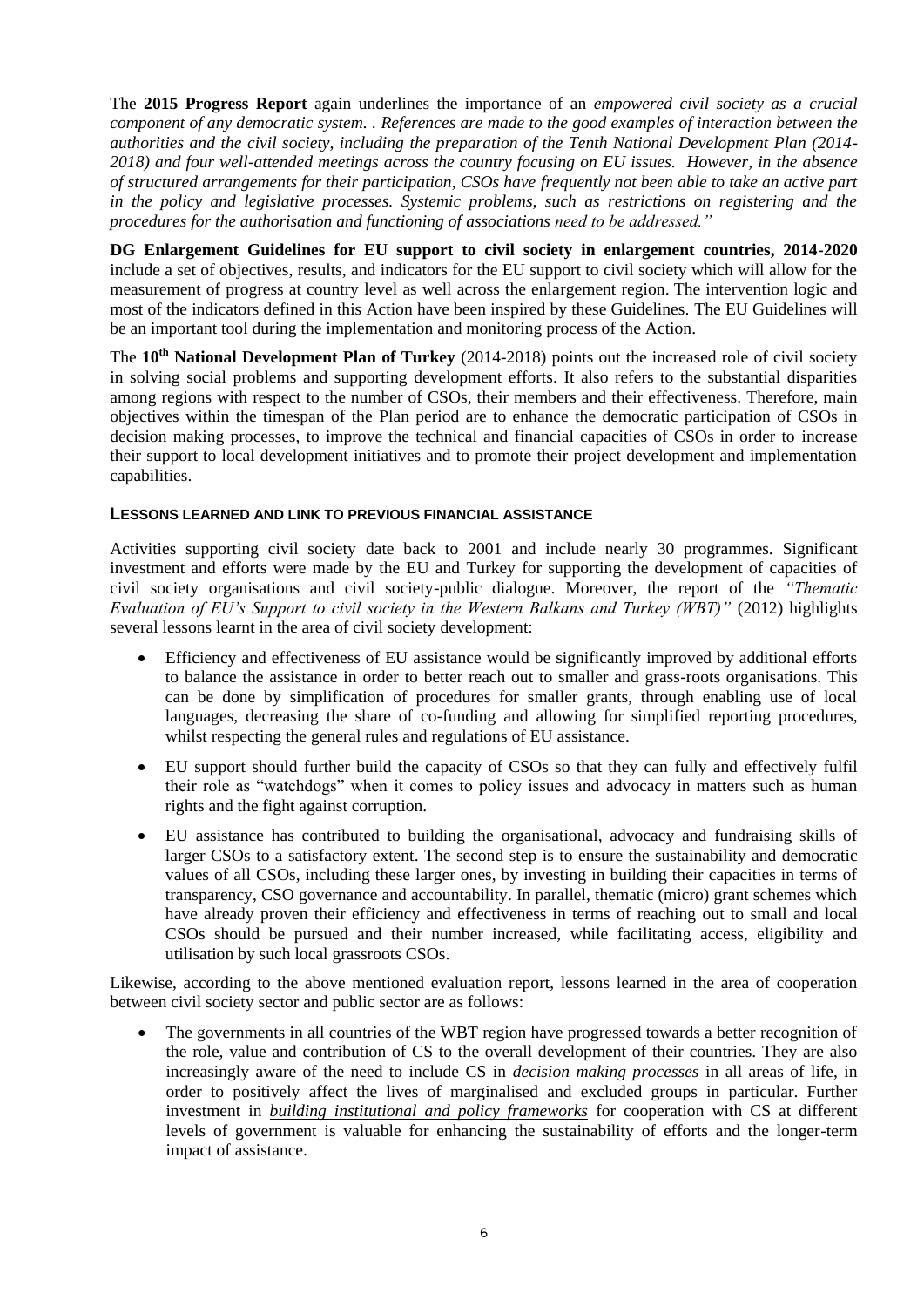The lessons learnt within the scope of the project "Strengthening Civil Society Development and Civil Society-Public Sector Dialogue in Turkey" (2011) are as follows:

 Public institutions and CSOs may act differently on the same issue area because there are not formalized procedures or frameworks of action to govern civil society-public sector cooperation. The two sides of this relationship often act without knowledge of the other and hence joint action and reporting become impossible.

CSOs' perception is that public institutions do not regard CSOs as natural and equal parties to policymaking processes. This negative perception reduces the chances of CSOs to invoke their legal rights (however limited) to engage and converse with public institutions in various policy areas.

Within the context of EU financial assistance to Turkey, it has been observed that the Civil Society Development Centre (STGM) has been the leading beneficiary of the projects supported in the field of civil society development. An impact analysis has been carried out regarding STGM's support for civil society development under the "Strengthening Freedom of Association for further Development of Civil Society (TR0401.04)", "Supporting Civil Society Development and Dialogue in Turkey (TR0604.05)" and "Civil Society Development for Active Participation-TR 0801.08" project. The key lessons learnt and recommendations illustrated under the aforementioned study are as follows:

- Although the general opinion regarding the effects of the training sessions on awareness raising, development of skills and enhancement of the information level is positive, a significant part of participants held negative thoughts on the variety and sufficiency of training topics.
- It was identified that the support provided needs to be broadened so as to tackle with the comprehensive and multi-dimensional issues of CSOs and some improvement on just and effective distribution of support is expected.

Despite the fact that the study mainly focused on STGM's support to CSOs within the scope of mentioned project, it is valuable to perceive further needs of CSOs and the need of comprehensive and multidimensional activities towards CSOs.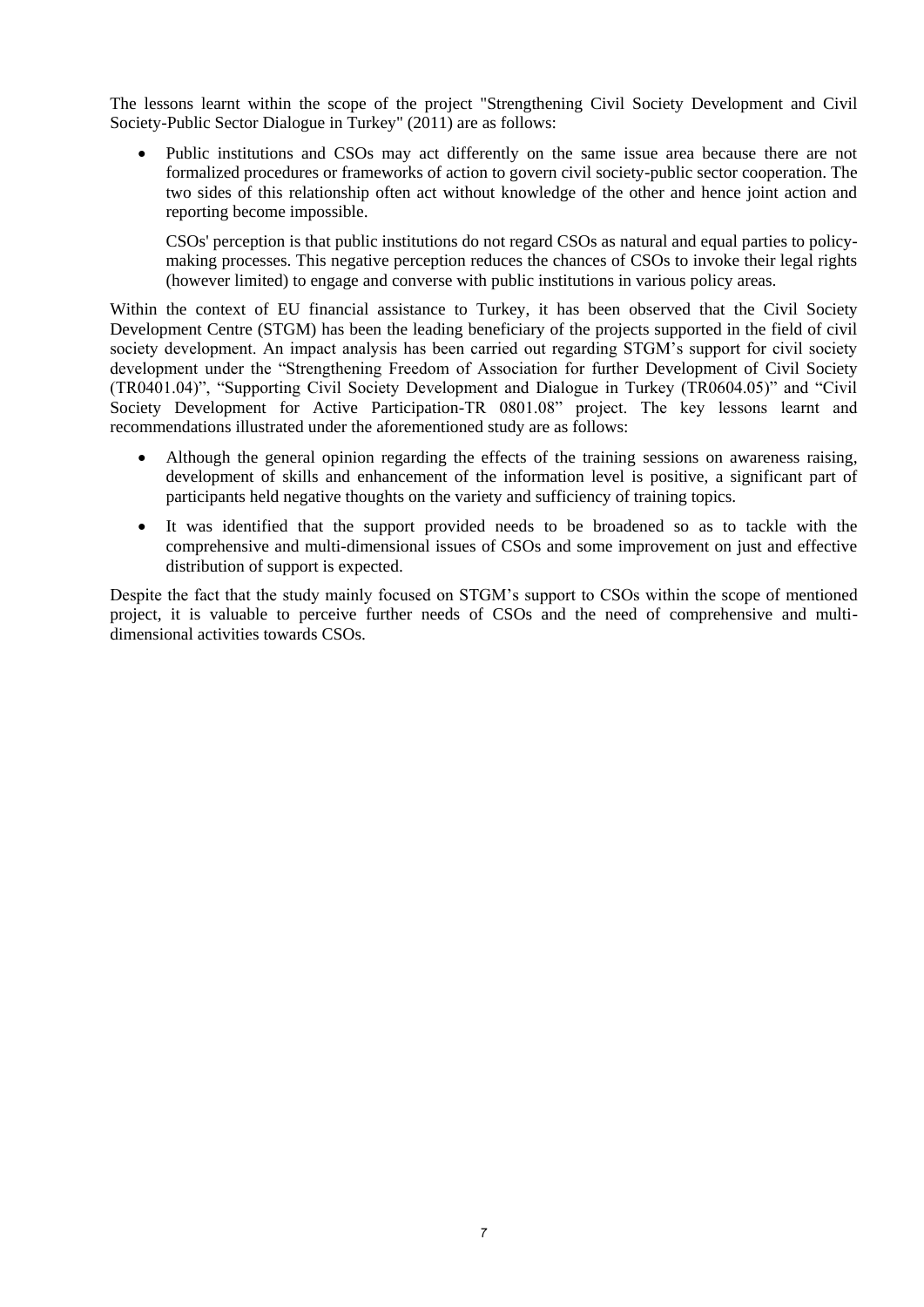## **2. INTERVENTION LOGIC**

## **LOGICAL FRAMEWORK MATRIX**

| <b>OVERALL OBJECTIVE</b>                                                                                                                                                                                        | <b>OBJECTIVELY VERIFIABLE INDICATORS</b>                                                                  | <b>SOURCES OF VERIFICATION</b>                                                                                                                          |                                                                                                                                |
|-----------------------------------------------------------------------------------------------------------------------------------------------------------------------------------------------------------------|-----------------------------------------------------------------------------------------------------------|---------------------------------------------------------------------------------------------------------------------------------------------------------|--------------------------------------------------------------------------------------------------------------------------------|
| To support the development of civil society through more active democratic participation in policy and<br>decision making processes and by promoting a culture of fundamental rights and dialogue               | Progress in enabling environment for freedoms, operation of<br>CSOs and participation in policy-making    | European Commission - Annual Progress<br><b>Reports for Turkey</b>                                                                                      |                                                                                                                                |
|                                                                                                                                                                                                                 | Number of associations and membership, including networks,<br>platforms and civic initiatives             | Turkish Ministry of Interior - Department<br>of Associations                                                                                            |                                                                                                                                |
|                                                                                                                                                                                                                 |                                                                                                           |                                                                                                                                                         |                                                                                                                                |
| <b>SPECIFIC OBJECTIVES</b>                                                                                                                                                                                      | <b>OBJECTIVELY VERIFIABLE INDICATORS</b>                                                                  | <b>SOURCES OF VERIFICATION</b>                                                                                                                          | <b>ASSUMPTIONS</b>                                                                                                             |
| To improve the enabling environment for active citizenship and civil society capacity development;                                                                                                              | Number of employees and/or volunteers in CSOs                                                             | - Records of Ministry of Interior                                                                                                                       | Turkey is committed to fully respect<br>democratic principles as per Copenhagen                                                |
| To strengthen cooperation between public sector and CSOs;                                                                                                                                                       |                                                                                                           | Data of the Directorate for Foundations                                                                                                                 | political criteria                                                                                                             |
| To strengthen the capacities of CSOs, through capacity building, networking and civil society dialogue<br>both at national and European level                                                                   |                                                                                                           | - Monitoring reports of CSOs (CSI<br>Turkey Report, Reports of TACSO,<br>STGM, TÜSEV, and other CSOs,<br>platforms and networks e.g. CIVICUS<br>reports |                                                                                                                                |
|                                                                                                                                                                                                                 |                                                                                                           | - Monitoring reports of the TAs                                                                                                                         |                                                                                                                                |
|                                                                                                                                                                                                                 |                                                                                                           | - External evaluations                                                                                                                                  |                                                                                                                                |
| <b>RESULTS</b>                                                                                                                                                                                                  | <b>OBJECTIVELY VERIFIABLE INDICATORS</b>                                                                  | <b>SOURCES OF VERIFICATION</b>                                                                                                                          | <b>ASSUMPTIONS</b>                                                                                                             |
| R.1 Public institutions recognise the importance of CSOs in improving good governance through CSOs'<br>inclusion in decision making processes                                                                   | External perception of importance and impact of CSOs<br>activities                                        | Questionnaires and research studies<br>implemented by TATs, both with CSOs<br>and with public institutions                                              | - Related public institutions have political<br>determination to improve legislative<br>environment and to cooperate with CSOs |
| R.2 Advocacy capacities and communication skills of CSOs are enhanced to develop policies, to engage<br>in policy dialogue with public bodies, and to communicate the results of their activities to the public | Ratio of CSOs which use adequate argumentation and analysis<br>for achieving advocacy goals               | ROM reports prepared by independent<br>evaluation teams<br>- Survey and independent assessments e.g.                                                    | in decision making processes and<br>implementation<br>- Both public authorities and CSOs are                                   |
| R.3. CSOs regularly network within and outside country borders and make use of coalition-building for<br>increased impact in campaigning and advocacy                                                           | Share of CSOs taking part in local, national, regional and<br>international networks                      | CIVICUS reports, platforms and networks<br>reports, BSCDN.<br>- TAT reports on number of capacity                                                       | willing to engage in dialogue and<br>cooperation.<br>- CSOs are willing to collaborate among                                   |
| R.4 Long-term partnerships and cooperation between EU and Turkish CSOs increased                                                                                                                                | Number of CSOs from Turkey and from EU Member States<br>involved in the Civil Society Dialogue activities | building activities under IPA 2015<br>- Media coverage compilations                                                                                     | themselves and also to create networks<br>and platforms.<br>- Grant beneficiaries show willingness to                          |
| R.5. Exchanges between CSOs from Turkey and the EU member states increase, as well as the media<br>coverage increased                                                                                           | Number of long-term partnerships between EU and Turkish<br>organisations                                  |                                                                                                                                                         | develop effective and sustainable<br>cooperation.<br>- Media is open to promote all sorts of                                   |
| R.6. Joint cultural actions and the preservation and value of cultural heritage and diversity promoted                                                                                                          |                                                                                                           |                                                                                                                                                         | civil society work and dialogue.                                                                                               |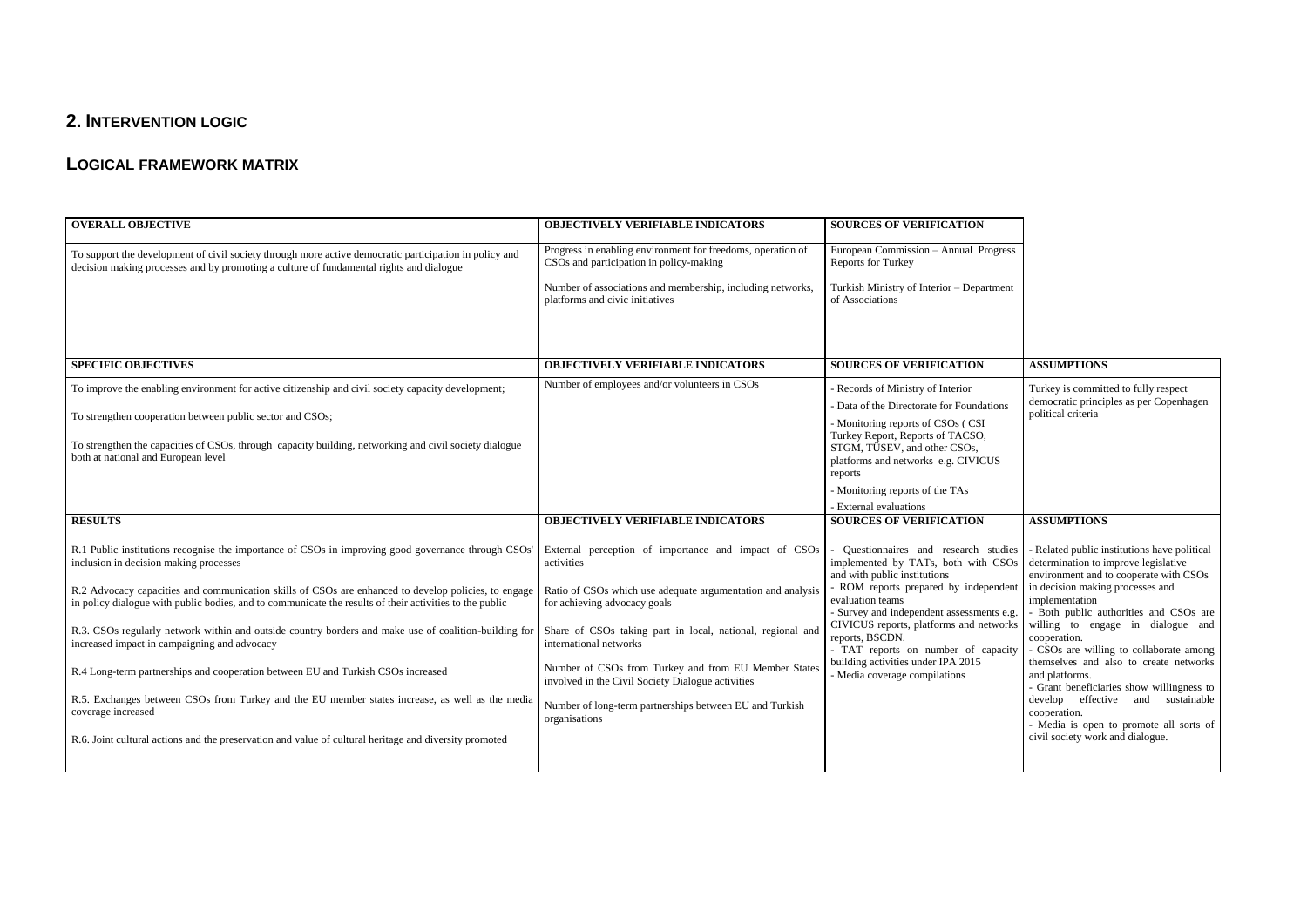## **DESCRIPTION OF ACTIVITIES**

## **Activity 1 –** *Supporting civil society dialogue between EU and Turkey (CSD VI)*

The Activity is the successor of the previous Civil Society Dialogue interventions implemented by the Ministry for EU Affairs. The specific objectives of the activity are;

- to increase bilateral exchanges and cooperation between CSOs in Turkey and the EU at local, regional and national levels and
- to promote awareness raising initiatives on importance and benefits of membership of Turkey to the EU within both Turkey and the EU and on challenges and opportunities posed by Turkey's accession

The grants will be awarded to the projects supporting the EU accession process of Turkey. The civil society dialogue is a driving force and an indispensable element for Turkey's integration with the EU and it is an indispensable element of this integration process, as well as for the negotiations. CSD VI will focus on civil society dialogue activities on the identification of dynamics and issues related to civil society participation to the accession process of Turkey. Since-almost all activities in the *COM(2005) 290 final*<sup>3</sup> have been addressed by previous Civil Society Dialogue interventions so far, instead of adopting a focus on topics and sectors, the calls will focus on "expected sustainable results" of actions, influencing the general public opinion and deepening and sustaining dialogue established under previous CSD interventions. The following is an non-exhaustive list of priority areas:

- establishing a "common approach" and "pilot initiatives", for developing models and methodologies based on the sharing of experiences and exchanging of knowledge;
- building "common agendas" for guiding advocacy and policy engagement;
- influencing the agendas and negotiations related to the Turkey's accession process to the EU;
- reinforcing regional and international networks and platforms between the EU and Turkey;
- promoting common cultural values and policies;
- supporting the sustainability of dialogue actions established under previous CSD interventions;
- identifying the current concerns and perceptions within the EU and Turkey and promoting the initiatives to discuss and overcome them;
- creating campaigns to positively influence general public opinion on Turkey's accession to the EU; enhancing the knowledge and understanding of the EU within the public in Turkey.

## **Activity 2 –** *Common Cultural Heritage: Preservation and dialogue between Turkey and the EU (Phase II)*

The Activity aims at promoting civil society dialogue by means of culture, arts and cultural heritage via improving the international cooperation on cultural heritage and promotion of cultural diversity in Turkey. The Activity is based on the outcomes of the Common Cultural Heritage: Preservation and dialogue between Turkey and the EU (Phase I) funded by EU.

The specific objectives of the Activity are as follows:

1

<sup>&</sup>lt;sup>3</sup> Communication from the Commission to the Council, the European Parliament, the European Economic and Social Committee and the Committee of the Regions: Civil Society Dialogue between the EU and Candidate Countries {SEC(2005) 891}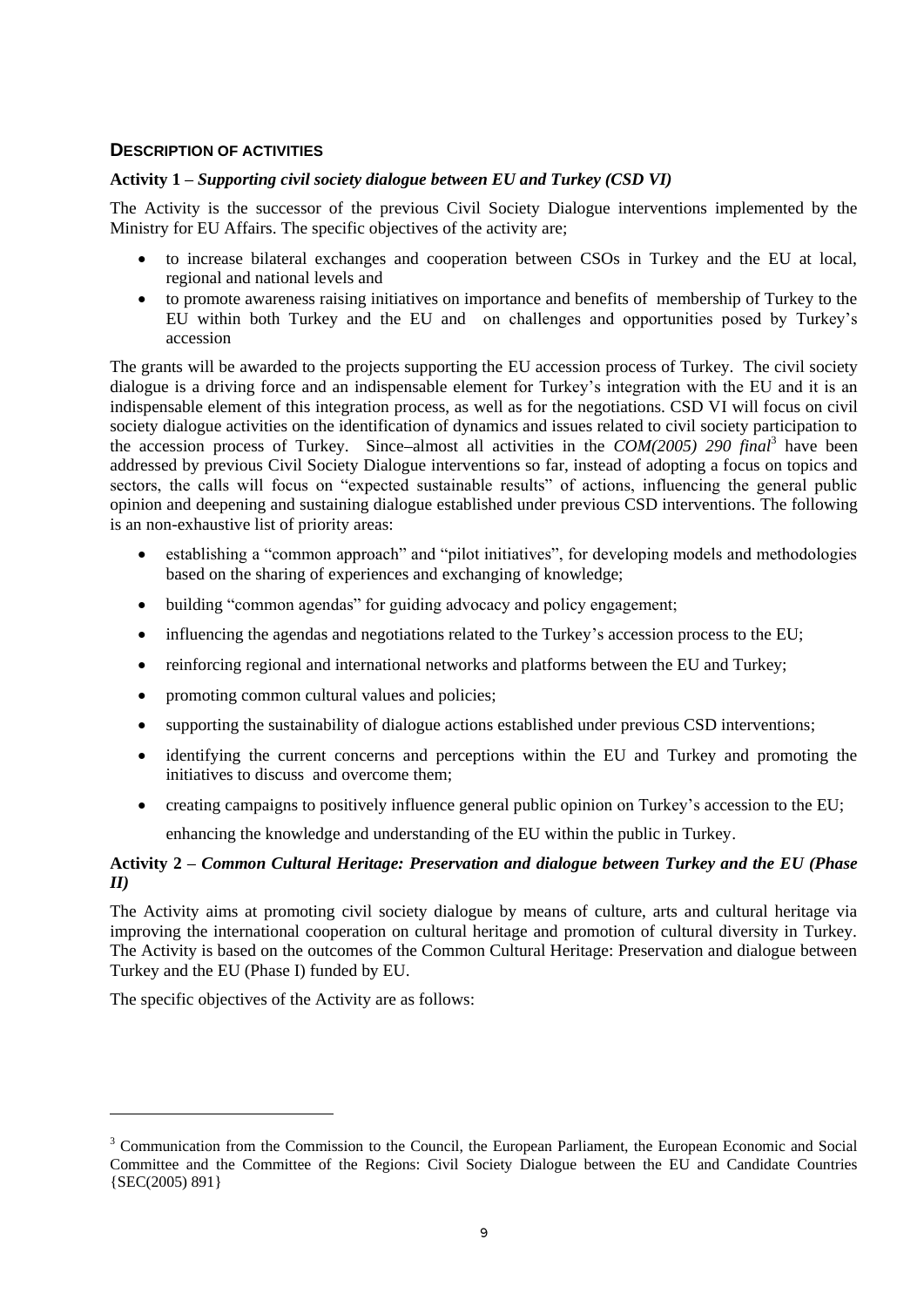- Restoration of the Sinop Historical Prison with the help of the knowledge and outputs obtained during the first phase of the project including the refunctionalisation plan of the prison<sup>4</sup> and tender documentations for the Sinop Historical Prison restoration and supervision.
- Promotion of cross border dialogues and networking, establishment of partnerships between CSOs in Turkey and the EU in the areas of culture, arts and cultural heritages.

The Activity is the second stage of a two-legged cultural heritage project. The restoration project (works contract) which has been developed for the Historical Sinop Prison under the first phase with the grant component will be implemented within this phase. The knowledge and outputs obtained during the first phase of the project including Sinop Historical Prison functionalization plan and tender documentations for its restoration and supervision will be used for the smooth implementation of this project.

A grant scheme will also be implemented by the Ministry of Culture and Tourism. The grants will be awarded to the projects supporting civil society dialogue between the EU and Turkey on culture, arts and cultural heritage. Within the grants, activities supporting awareness raising on cultural heritage, training or networking activities, joint workshops on cultural heritage and culture forums and increased exchange of experience with respect to supporting cultural diversity. At least 20 projects including the promotion of cross border dialogue and networking, establishment of partnerships between CSOs in Turkey and the EU, training on the issues of cultural heritage, heritage protection, restoration, joint workshops on cultural heritage and culture forums and raising awareness of these issues, and increased exchange of experience with respect to supporting cultural diversity and other activities in the field of culture and arts will be funded under the grant scheme. It is expected that all these activities will continue, intensify and diversify in the future, thus furthering the development of the Civil Society Dialogue.

The Activity will pave the way for state - CSO cooperation as well as active participation of CSOs in the decision making mechanisms. The aim is to help restructure and improve exchanges between CSOs working in the cultural heritage field in Turkey and in the EU and other organisations which are unable to contact due to lack of financial resources and professional staff.

## **Activity 3 –** *Civil Society Support Programme – III*

With the Activity, the capacity of civil society organisations will be improved for a better civil dialogue, participation and reputation. Civil society organisations will be supported and the development of established organisations and networks will be sustained.

The *"civil society support programme"* will have a visibility and its own brand name well known by the civil society such as the EU-Turkey Civil Society Dialogue Programme. Activities with CSOs as direct beneficiaries will be repeated at suitable time intervals under brand names and the call for proposals for the grant schemes will also be published at suitable time intervals for a better understanding and follow up of the civil society.

This Activity is designed in line with the objectives defined under the EU Guidelines, such as; "capable, transparent and accountable CSOs", "effective CSOs" and "financially sustainable CSOs". The activity addresses the national CSOs for enhancing a bottom-up approach by strengthening the capacity of CSOs.

The financial sustainability and the institutional capacity of the CSOs will be increased via projects under the grant schemes and the projects will also contribute to promoting public-CSO cooperation and enabling a better legal environment. The grants will address the priorities under the sub-actions of the sectoral planning document except for the civil society dialogue. The priorities to be addressed each year will be revised after consultations are held with the civil society organisations both at the national and local level.

## *Strategic Capacity Building Facility*

-

The main target will be to increase the strategic capacity building of CSOs. With this Activity, the capacity of civil society organisations is expected to be improved, civil dialogue enhanced, and participation and

<sup>&</sup>lt;sup>4</sup> The scope of the refunctionalisation of the historical prison was to create something unique for the city which will have an impact and will be part of the site management plan.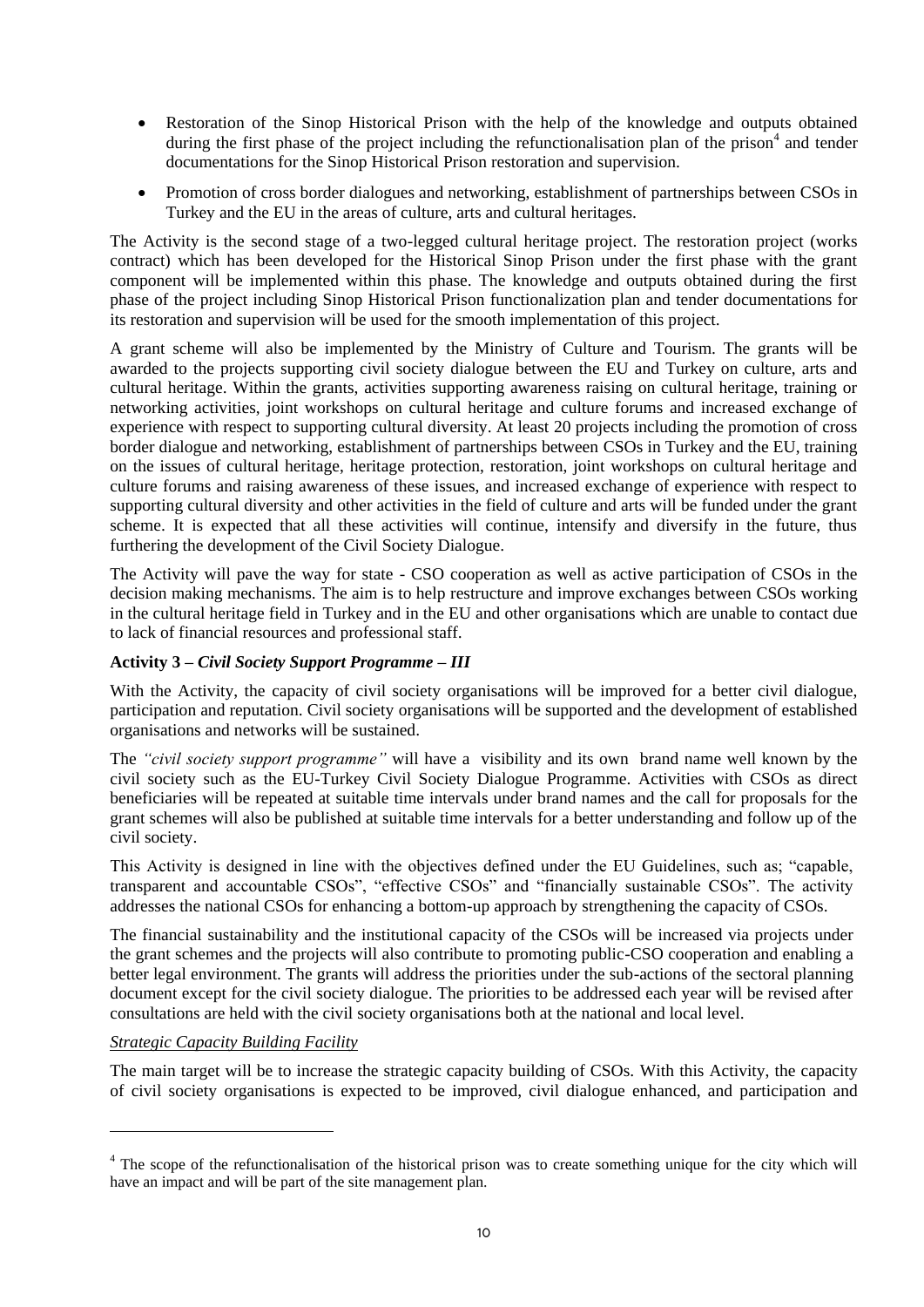reputation increased. The projects under the grant scheme will not only enhance the financial sustainability and the institutional capacity of the CSOs but also promote public-CSO cooperation and enable a better legal environment.

In parallel with the EU Guidelines, the grant scheme will target CSOs to improve their *autonomy, representativeness* and *accountability* by strengthening their membership base, by higher internal governance standards, including democratic structures, monitoring and evaluation, financial management, transparency, geographic outreach and cooperation. Also pilot implementation modalities will be created by increasing their capacity for analysis, monitoring and advocacy as well as networking, partnership, coalitionbuilding and active involvement in the policy and law making processes.

A Technical Assistance contract is not foreseen for Activities 1 and 3. The Technical Assistance Team, which has also been programmed in the 2015 Action Document, will assist the MEUA to implement the CSD and CSSP planned in both the 2015 and 2016 programming years.

## **RISKS**

The main risk is lack of the willingness of CSOs to collaborate among themselves and also to create networks and platforms. To overcome this risk, an efficient promotion strategy will be implemented. Also information activities targeting right stakeholders will be organised. Sharing success stories will be another tool for increasing the willingness of CSOs and especially for including new actors to civil-society subsector.

Another risk pertains to the public institutions' political determination to improve legislative environment and willingness to co-operate with CSOs in decision making processes and implementation. Including local authorities will be the biggest challenge.

On the other hand, complex application forms, lengthy evaluation processes, detailed rules of spending, cofinancing requirements etc. have created a negative reaction for EU supported grant schemes under this modality. This may affect the motivation of the CSOs to propose projects for EU funding.

In order to address these challenges, capacity building activities will be made available to the potential beneficiaries of the grant schemes funded under this action, with view to increase their motivation to apply and in order to improve quality of project proposals. MEUA, CFCU and EUD will explore systemic measures which can be put in place in order to shorten the evaluation processes. This approach will help to change the perceptions.

## **CONDITIONS FOR IMPLEMENTATION**

The implementation of the action requires continued commitment by the Turkish authorities, including political support to achieve the actions objective and expected results as well as sufficient and stable staffing of the beneficiary institutions.

## **3. IMPLEMENTATION ARRANGEMENTS**

#### **ROLES AND RESPONSIBILITIES**

## *For Activity 1 - Supporting civil society dialogue between EU and Turkey (CSD VI)*

The beneficiary of the "Supporting civil society dialogue between EU and Turkey (CSD VI)" is the Ministry for EU Affairs. MEUA will coordinate the implementation of the activity, ensuring the involvement and participation of all concerned institutions.

*A Steering Committee* will be formed composed of representatives of the EUD, MEUA, CFCU, other relevant public institutions and CSOs' representatives in a way that an open, fair and transparent countrywide participation is ensured.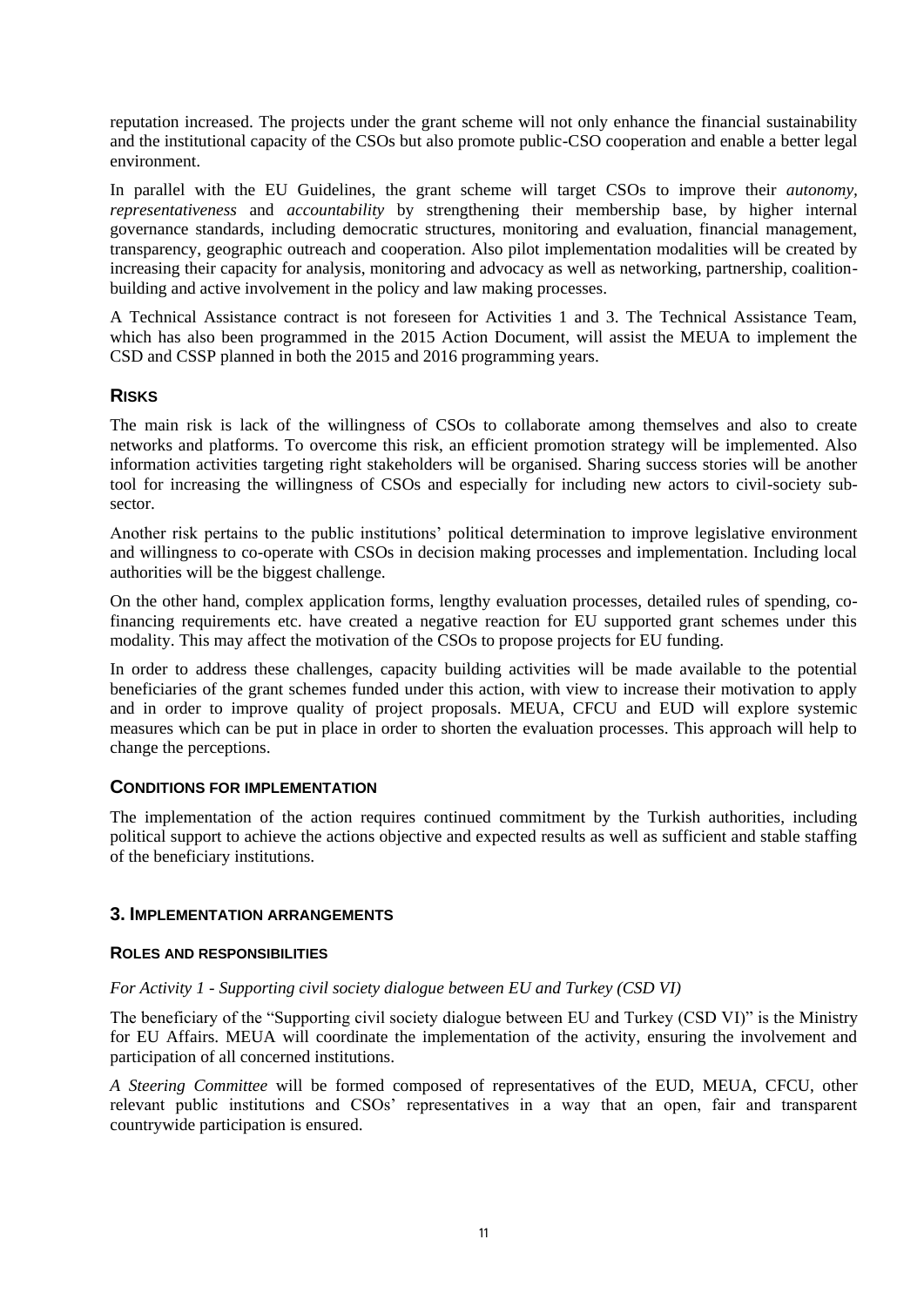As it is foreseen in the **2015 Action on Civil Society**, the technical assistance team will assist the MEUA to implement the CSD and civil society support programmes in the 2015 and 2016 programming years. It will be a multi-annual, long term contract. There is not any service component programmed under this Action.

The Implementing Agency for all activities under this Action will be the Central Finance and Contracts Unit (CFCU) that will be responsible for all procedural aspects of the tendering process, contracting matters and financial management (including payments) of the activities.

*For Activity 2 - Common Cultural Heritage: Preservation and dialogue between Turkey and the EU (Phase II)*

The beneficiary of the Activity is the Ministry of Culture and Tourism. The Ministry will coordinate the implementation of the activity, ensuring the involvement and participation of all concerned institutions.

*A Steering Committee* will be formed composed of representatives from the MoCT, EUD, MEUA, CFCU, other relevant public institutions and CSOs' representatives.

*For Activity 3- "Civil Society Support Programme – III"*

The beneficiary of the Activity is the Ministry for EU Affairs. MEUA will coordinate the implementation of the activity, ensuring the involvement and participation of all concerned institutions. Both the Directorate for Project Implementation and Directorate of Civil Society, Communication and Culture will jointly be responsible for the implementation of the activity.

*A Steering Committee* will be formed composed of representatives from the EUD, MEUA, CFCU, other relevant public institutions and CSOs' representatives such that an open, fair and transparent country-wide participation is ensured.

#### **IMPLEMENTATION METHOD(S) AND TYPE(S) OF FINANCING**

*Activity 1 - Supporting civil society dialogue between EU and Turkey (CSD VI)* will be composed of a grant scheme.

*Activity 2 - Common Cultural Heritage: Preservation and dialogue between Turkey and the EU (Phase II)* will be carried out through a works contract, a supervision contract and a grant scheme.

*Activity 3- "Civil Society Support Programme – III"* will be composed of a grant scheme.

## **4. PERFORMANCE MEASUREMENT**

## **METHODOLOGY FOR MONITORING (AND EVALUATION)**

In line with the IPA II Implementing Regulation 447/2014, an IPA II beneficiary who has been entrusted budget implementation tasks of IPA II assistance shall be responsible for conducting evaluations of the programmes it manages.

The European Commission may carry out a mid-term, a final or an ex-post evaluation for this Action or its components via independent consultants, through a joint mission or via an implementing partner. In case a mid-term or final evaluation is not foreseen, the European Commission may, during implementation, decide to undertake such an evaluation for duly justified reasons either on its own decision or on the initiative of the partner. The evaluations will be carried out as prescribed by the DG NEAR guidelines for evaluations. In addition, the Action might be subject to external monitoring in line with the European Commission rules and procedures set in the Financing Agreement.

At the grant scheme level, in order to monitor the grant contracts a monitoring team will be formed within MEUA together with the Technical Assistance Team throughout the implementation. At the activity level, a *Steering Committee* will be formed with the participation of representatives of the EUD, MEUA, CFCU, CSOs representatives and other relevant organisations for Activity 3. Steering Committees will meet every six months to monitor the activity. A similar monitoring structure will be formed for Activity 1.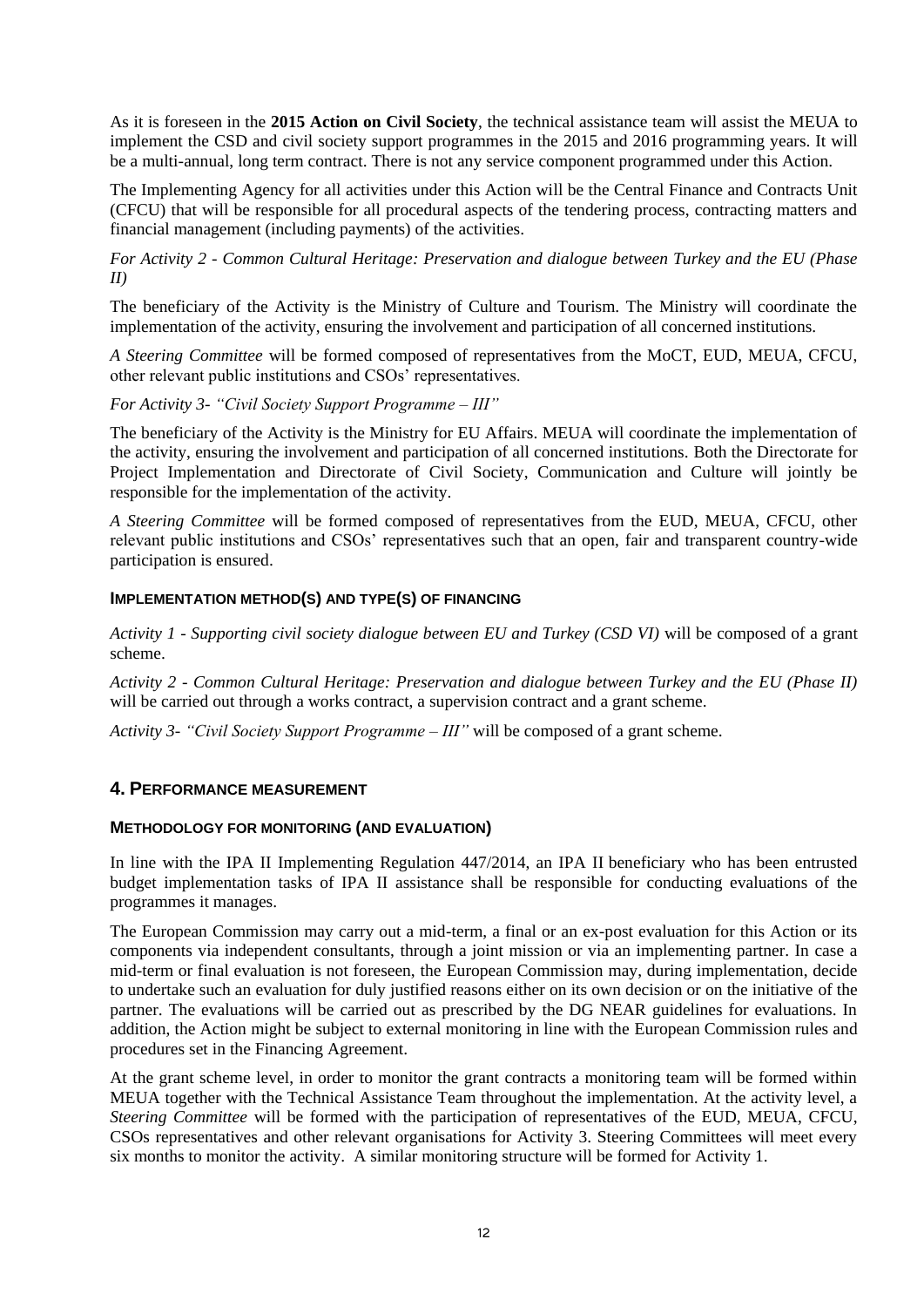For the monitoring of the Action, an *Action Monitoring Committee* will be established with the participation of MEUA, EUD, CFCU and CSOs' representatives. This committee will meet annually or semi-annually and be responsible for the monitoring of the Action holistically. In addition, an ex-post evaluation of the Action by an independent evaluation team is foreseen.

Besides, an evaluation study to measure the impact of the whole Action is foreseen in 2020.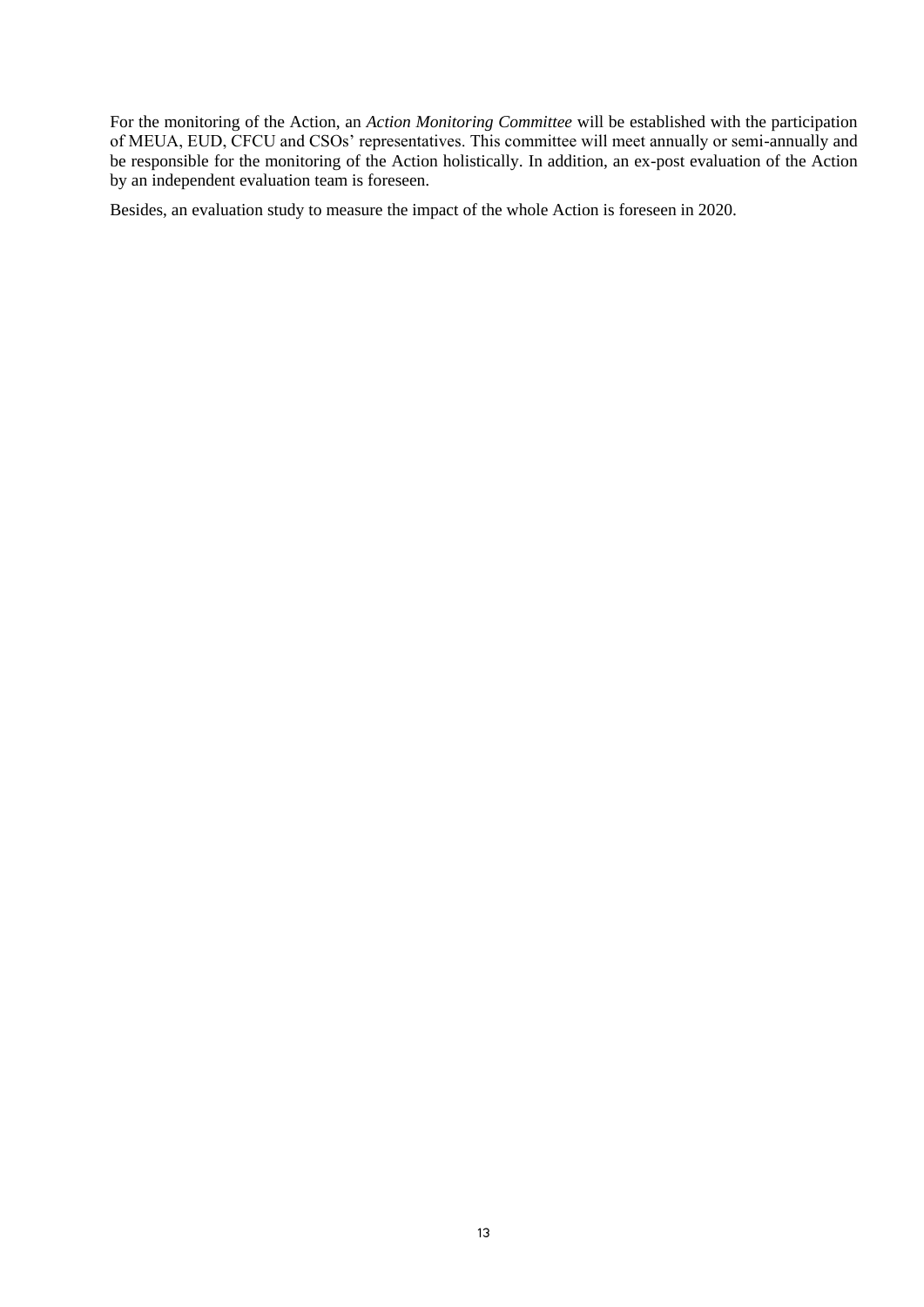#### **INDICATOR MEASUREMENT**

l

| <b>Indicator</b>                                                                                     | <b>Baseline</b><br>$\left( \text{value} + \text{year} \right)$ | <b>Target</b><br>2020          | <b>Final Target</b><br>$(year)$ 2023 | <b>Source of information</b>                                                                                                                          |
|------------------------------------------------------------------------------------------------------|----------------------------------------------------------------|--------------------------------|--------------------------------------|-------------------------------------------------------------------------------------------------------------------------------------------------------|
| Number of employees and/or volunteers in CSOs<br>$E =$ Employees<br>$V = Vol$ unteers                | E $(2014)^5$ = 52 354<br>V $(2014)^6$ = 1 036 755              | $E = 104,708$<br>$V = 1555132$ | $E = 130885$<br>$V = 2073510$        | BCSDN, records of TUIK, TACSO<br>Regional Monitoring for EU Guidelines,<br>Official Data from Department of<br><b>Associations and DG Foundations</b> |
| External perception of importance and impact of<br>CSOs activities $(\%)^7$                          | 53 (2015)                                                      | 60                             | 70                                   | TACSO Regional Monitoring for EU<br>Guidelines                                                                                                        |
| Ratio of CSOs which use adequate argumentation<br>and analysis for achieving advocacy goals $(\%)^8$ | 33                                                             | 70                             | 70                                   | TACSO Regional Monitoring for EU<br>Guidelines,                                                                                                       |
| Share of CSOs taking part in local, national,<br>regional and international networks $(\%)^9$        | (2015)<br>15.5                                                 | 25.5                           | 25.5                                 | TACSO Regional Monitoring for EU<br><b>Official</b><br>Guidelines,<br>from<br>Data<br>Department of Associations and DG<br>Foundations                |

<sup>5</sup> Number of employees in associations annually shared by DoA. Associations have 35 581 employees (2014) and new foundations have 16 773 employees (2014) – total 52 354.

 $6$  Based on the annual declarations of CSOs; the number of volunteers for Associations and new Foundations are available annually. Associations have 14 954 volunteers (2014) and new foundations have new foundations have 1 021 801 volunteers (2014) – total 1 036 755. The target is to double these numbers by 2020 and maintain that level by 2023. It is noteworthy to consider that there's no official definition of volunteer in legislation and the data is based on CSOs understanding and statements in official declarations.

 $^7$  This indicator is based on respondents of public survey % of citizens trust in civil society organisations. In scope of a service contract, TACSO assists EU in conducting annual monitoring of qualitative indicators for EU Guidelines Monitoring. In scope of this work, a regionally coordinated survey is carried out that will be sustained by Resource Centre organisations in every country: According to TACSO 2015 Survey, a general population survey is carried out: 53% of citizens trust in civil society organisations, and 50% of citizens have perception that the CSOs are committed to solve the problems

 $8$  In scope of a service contract, TACSO assists EU in conducting annual monitoring of qualitative indicators for EU Guidelines Monitoring. In scope of this work, a regionally coordinated survey is carried out that will be sustained by Resource Centre organisations in every country: According to TACSO 2015 Survey; According to TACSO 2015 Survey only 33% of respondents declared they frequently or constantly use adequate argumentation and analysis for achieving advocacy goals.

<sup>&</sup>lt;sup>9</sup> This indicator is calculated as % of CSOs are taking part in at least 1 local, national, regional or international network). Number of associatons that declared to be a member of a platform or federation or confederation and member of platform member CSOs are annualy available. According to 2015 data from DoA 15 737 associations are member of federations or confederations in 2015. There are 1786 platforms in 2015 and 1242 associations are members of platforms. Annual number of associatons in 2015 is 109 642. Calculation:  $[(15.737+1242) / 109.642]$  x 100 = 15.49%. Number of federations by 2016 August is 947 and confederation is 69 (Genel Teşkilat Bilgileri www.dernekler.gov.tr).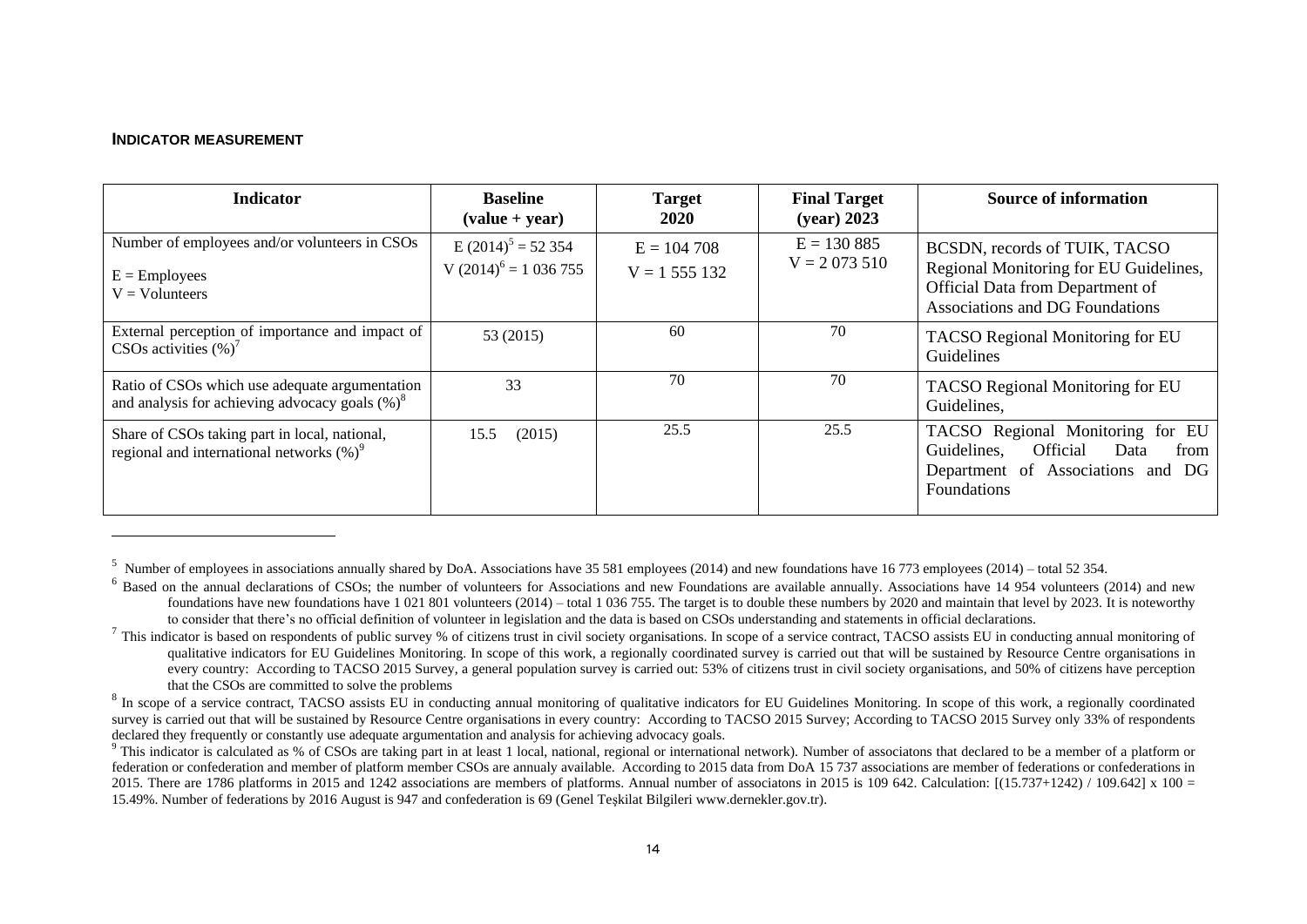| Number of CSOs from Turkey and from EU<br>Member States involved in the CSD activities         | 805<br>2014) | 1600 | 1600 | Award lists, TAT reports, Monitoring<br>reports                                           |
|------------------------------------------------------------------------------------------------|--------------|------|------|-------------------------------------------------------------------------------------------|
| Number of long-term partnerships between EU<br>and Turkish organisations $(\%)^1$ <sup>0</sup> | 2016         | 70   | 70   | <b>TACSO</b><br>evaluation<br>Ex-post<br>report,<br>Regional Monitoring for EU Guidelines |

 $\overline{a}$ 

<sup>&</sup>lt;sup>10</sup> % of partners that continue dialoguing beyond the lifespan of the CSD grants financed by this action.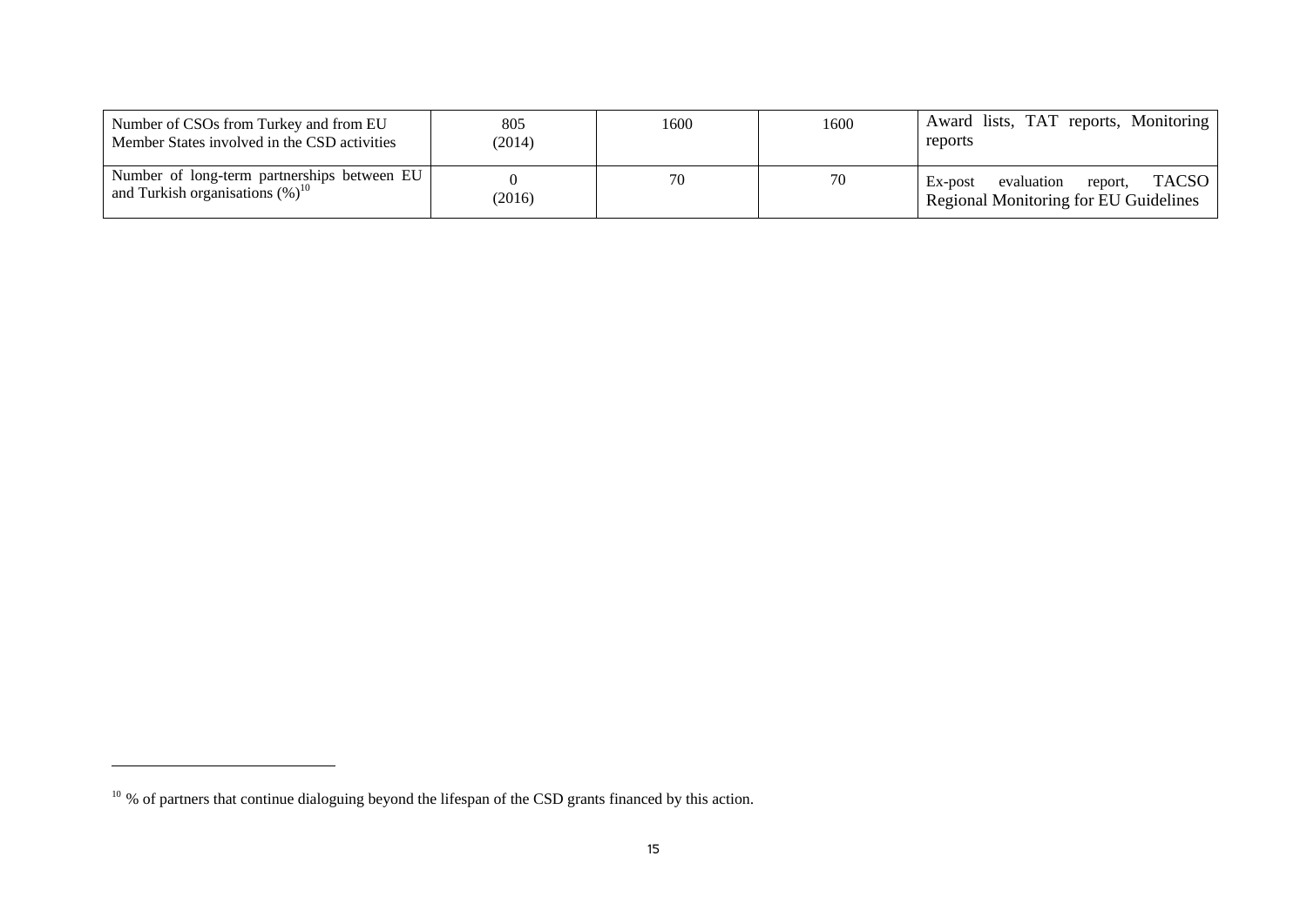## **5. SECTOR APPROACH ASSESSMENT**

The EU accession process has been the catalyst for the development of civil society in Turkey. Therefore, the needs and priorities of the sector have been indicated mainly in the official documents related to the accession process. In addition, several public institutions are involved in the development of civil society. Yet, a coherent and widely-accepted civil society sector policy or strategy or a single institution responsible for facilitation of such a strategy does not exist in Turkey.

**MEUA** has been identified as the **lead institution** for the civil society sub-sector due to its experience and long-lasting involvement with civil society. The main responsibilities of the MEUA are to direct, monitor and coordinate the works to be undertaken with the aim of preparing Turkey for EU membership and to coordinate the works after Turkey's accession. MEUA, bearing in mind the fact that CSOs are the natural shareholders of the EU process, has been both consulting CSOs periodically through "Dialogue with Civil Society Meetings" and also implementing several projects aiming at increasing the efficiency of cooperation between the public sector-civil society, developing the capacity of CSOs and promoting a dialogue in between the EU and Turkey.

The programming of the IPA-II civil society sub-sector has been proceeding with the participation of all relevant parties. The MEUA steered this process with the relevant civil society organisations and line Ministries. However, the participation and the contribution of the civil society organisations to programming process can still be improved. By experience, it is for sure that in the planning, programming, monitoring and the reporting process of the activities, CSO contribution is an added value. A civil society sub-sector programming without the effective cooperation of CSOs will have certain shortcomings at some points.

Stakeholder engagement for Civil Society Sector Programming will be carried out with **comprehensive consultation mechanism** that will be established by the MEUA and be followed by **a new multiannual methodology** for programming of the Civil Society sub-sector, based on such sound consultation mechanism.

Sector approach in further development has enshrined in programming of civil society sub-sector includes **four pillars** guided by the Guidelines for EU support to civil society in enlargement countries 2014-2020:

- 1- Enabling Environment for active citizenship
- 2- Strengthening cooperation between CSOs and public sector
- 3- Civil Society Capacity Building
- 4- Civil Society Dialogue

## **6. CROSS-CUTTING ISSUES**

## **GENDER MAINSTREAMING**

Gender balance will be sought on all the managing bodies and activities of the Action, and importance will be given during all stages of contracting and implementation. Equal participation of women and men will be secured in the design of activities and access to the opportunities they offer. Promotion of gender equality and equal opportunities will be considered when preparing guidelines for applicants for the calls for proposals.

#### **EQUAL OPPORTUNITIES**

The selection criteria for the grant schemes will favour projects that demonstrate a positive impact on equal opportunities. Appropriate guidance will be included in guidelines to applicants. All contractors shall be requested to provide monitoring data, recording the participation of men and women in terms of expert inputs (in days) and of trainees/beneficiaries benefiting under the project (in days) as an integral component of all activity progress reports. A fair geographical distribution will be secured in order to also include the less exposed regions.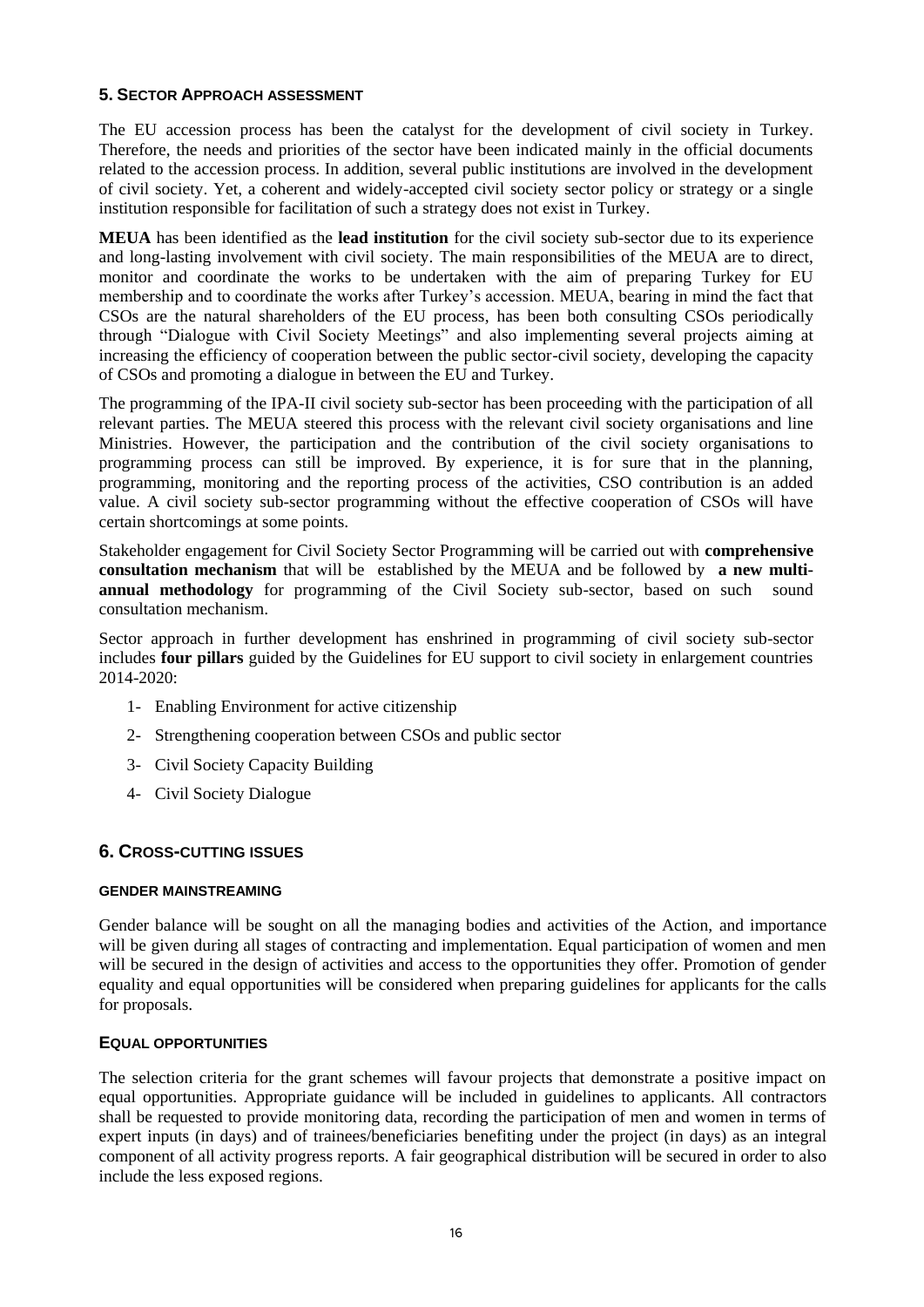## **MINORITIES AND VULNERABLE GROUPS**

According to the Turkish Constitutional System, the word minority encompasses only groups of persons defined and recognised as such on the basis of multilateral or bilateral instruments to which Turkey is a party. The activities supported under this Action will contribute to the enjoyment of fundamental rights and freedoms without any discrimination. Throughout the Action, minorities and vulnerable groups will be targeted for active participation in and benefiting from the activities. The participation of children, women and groups with low-income level will be promoted along with other groups of civil society in all of the activities through the democratic processes and appropriate measures.

## **ENGAGEMENT WITH CIVIL SOCIETY (AND IF RELEVANT OTHER NON-STATE STAKEHOLDERS)**

The Ministry for EU Affairs, as the lead institution for the civil society sub-sector, has been steering the programming process with the relevant civil society organisations and line Ministries. Support to and therefore engagement with civil society is the main objective of this action.

With regard to the implementation of the action, CSOs will be active members in the *Steering Committees* of the activities and the *Action Monitoring Committee.*

## **ENVIRONMENT AND CLIMATE CHANGE (AND IF RELEVANT DISASTER RESILIENCE)**

Not applicable

## **7. SUSTAINABILITY**

Under Activity 1 – Civil society dialogue programme will be repeated at suitable time intervals and the call for proposals for grant schemes will also be published at suitable time intervals. This will provide sustainability throughout the programming period. Furthermore, existing partnerships and networks will be strengthened and new partnerships/cooperation among CSOs at all levels will be established which is foreseen to construct strong dialogue bridges among Turkish and EU civil societies.

Under Activity 2 – After the completion of the project, the restored Sinop Historical Museum will be effectively used by the local authorities and it will be protected and preserved by them for the future cultural organisations to be held in this cultural centre. A sustainable development and management model creating a lively and inviting city centre and attracting new investments will be developed with the participation of the local authorities, MoCT and local CSOs and cultural and artistic events will be hosted at this place.

For a comfortable visit to the site, the routes will be determined with easily readable signs and will be pedestrianized. Oral history research will be conducted with cultural groups and an archive will be prepared. The project will serve as a model for other CSOs as well. The managers and students will carry on similar projects. This model will be extended to the entire country following the completion of the project. The preservation and restoration of cultural and historical sites will be integrated in the regional economic development plan.

This culture-based regional economic development plan implemented with the cooperation of the EU guarantees that its effect will not be limited to this project and it will be spread all over Turkey with the implementation of similar projects in the fields of cultural heritage, restoration and design.

Under Activity 3 – The Civil society support programme will be repeated at suitable time intervals and the call for proposals for grant schemes will also be published at suitable time intervals. This will provide sustainability within the programming period. Furthermore, the increased civil society capacity will be the guarantee for long term partnerships in thematic areas as another sustainability component of this activity.